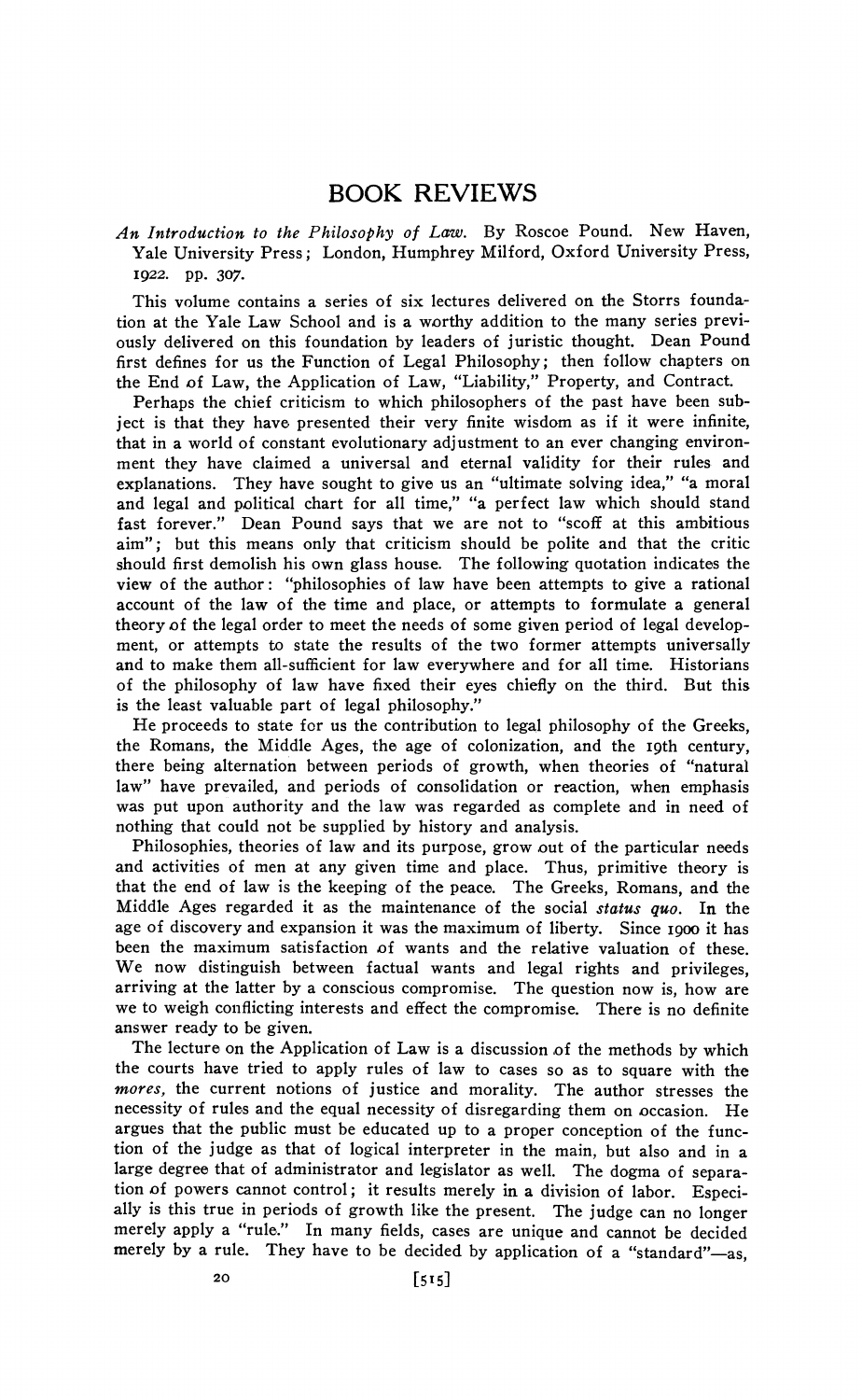for example, that of the reasonably prudent man—and standards change much faster than rules. He is a wise judge who can maintain the proper balance between "rule" and "discretion." As justice becomes "individualized," rules become undermined and uncertain, respect for law declines, and a demand begins to be heard for restatement and simplification.

In the lecture on "Liability," that term is chosen to express the relation of right and duty between two persons, the discussion being limited in the main to the field of torts. The most striking part of this discussion lies in the assertion-surely correct-that to base liability for negligence upon "fault," "blameworthiness," or "culpability" is to base it upon a "dogmatic fiction." "Is an act blameworthy because the actor has a slow reaction time or was born impulsive or is naturally timid or is easily 'rattled' and hence in an emergency does not come up to the standard of what a reasonably prudent man would do in such an emergency, as applied *ex post facto* by twelve average men in the jury box?" "But what the law is really regarding is not his culpable exercise of his will but the danger to the general security if he and his fellows act affirmatively without coming up to the standard imposed to maintain that security." This is sound and true, but it cuts deeper than may appear; it affords the explanation of morality as well as of negligence. "Fault" ceases to be a "dogmatic fiction" as soon as we realize that it is merely a failure to come up to a standard and that any kind of immorality is the same. Our standards of morality are based upon the experience of the race and are so strongly believed to be necessary to survival that those who cannot live up to them are penalized, regarded with dislike, and gradually edged off the earth.

It would help all of our lawyers, radical and conservative alike, if they would read and could understand Dean Pound's discussion of property and contract. They, too, are merely evolutionary adjustments through the long centuries. His last word on property is as follows:

"We may believe that the law of property is a wise bit of social engineering in the world as we know it, and that we satisfy more human wants, secure more the world as we know it, and that we satisfy more human wants, secure more<br>interests, with a sacrifice of less thereby than by anything we are likely to devise—<br>we may believe this without holding that private property is absolutely necessary and that human society may not expect in some civilization, which we cannot forecast, to achieve something different and something better.

The doctrine of consideration is treated with an intelligent insight that is indeed rare if not unequalled. He comes to about the same conclusion as did Professor Lorenzen with respect to the doctrine of *causa* in the Roman law. *Causa and Consideration in the'Law of Contracts* (1919) 28 YALE LAW JOURNAL, 621. "Projects for 'restatement of law' are in the air. But a restatement of what has never been stated is an impossibility and as yet there is no authoritative statement of what the law of consideration is." It is true that past definitions and historical explanations and philosophical theories of consideration are inadequate for the law as it is being applied to-day. But no worthy "restatement" will ever merely copy past "statements." It must, instead, bring the statements up even with the applications. Dean Pound's lecture will be very helpful in doing this.

Of course, philosophical theories greatly influence the actual decisions; but they do this only because they never precede but are based upon decisions. They are the afterthoughts, frequently lame and halting ones, following upon mass movements of many individuals in their conscious and unconscious adjustment to conditions about them. The courts are reacting to the feelings and opinions of the community and are building a law of consideration. The process is continuous and never ending. A new "philosophical theory of enforcement of promises" will help, if it truly explains what the courts have already done and accurately predicts that which they are going to do.